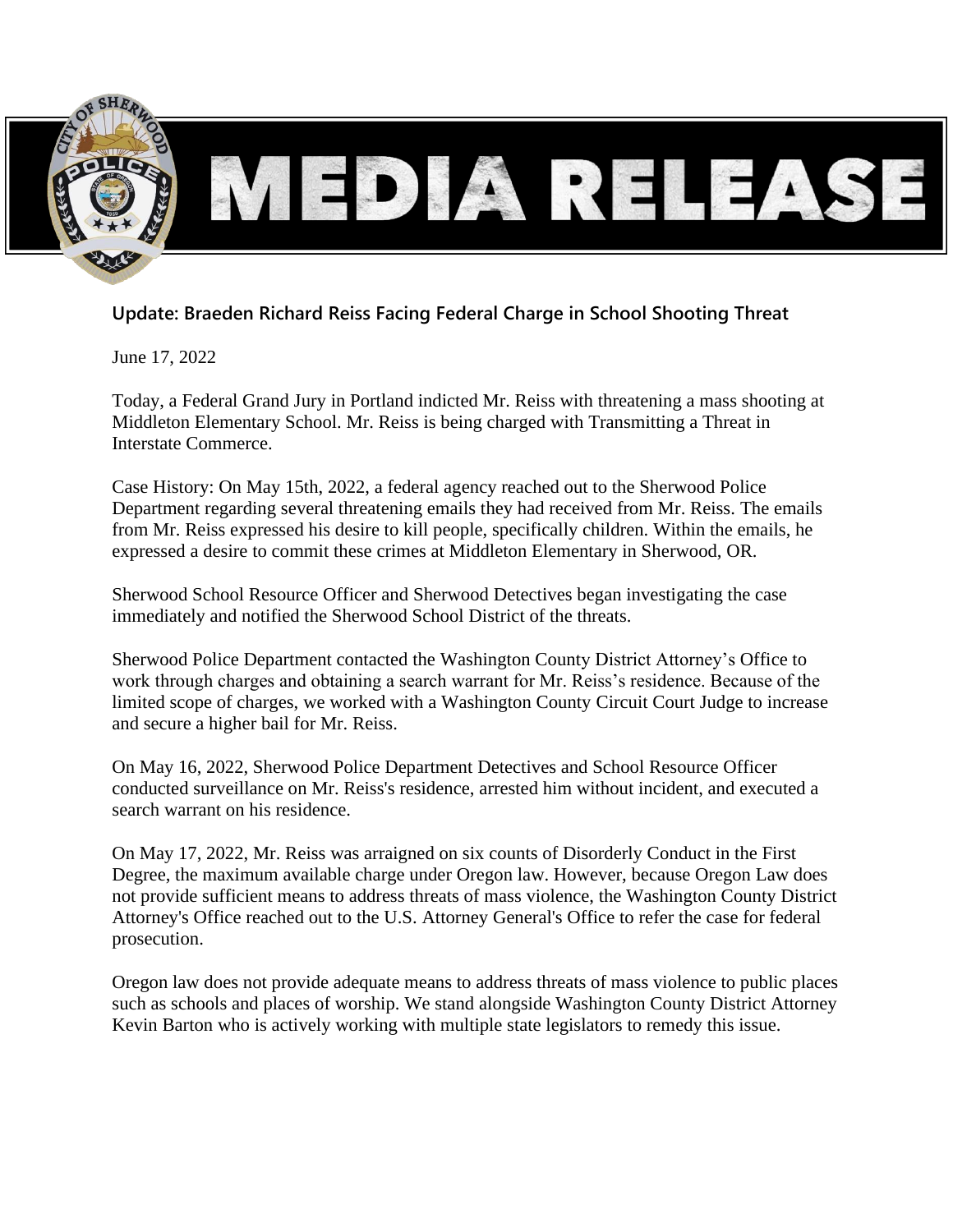The safety and well-being of students and staff in our community is our highest priority. We take all threats seriously, and will exhaustively investigate them and prosecute to the fullest extent of the law.

We'd like to thank the U.S. Attorney's Office in Oregon, the FBI - Federal Bureau of Investigation - Portland Office, Washington County Sheriff's Office, and the Washington County District Attorney's Office for their work on this case.

#### **\*\*\*\*\*\*\*\*\*\*\*\*\*\*\*\*\*\*\*\*\*\*\*\*\*\*\*\*\*\*\*\*\*\*\*\*\*\*\*\*\*\*\*\*\*\*\*\*\*\*\*\*\*\*\*\*\*\*\*\*\*\*\*\*\*\*\*\*\*\*\*\*\*\*\*\*\*\*\*\*\*\*\*\*\*\*\*\***

### **Update: Suspect Identified and Additional Information Released**

May 17, 2020

Yesterday, The Sherwood Police Department arrested Braeden Reiss on multiple counts of Disorderly Conduct in the  $1<sup>st</sup>$  Degree, an A misdemeanor.

He was lodged in the Washington County Jail with a bail amount of \$50,000. (the full \$50,000 is required to post bail)

Case History:

A federal agency reached out to the Sherwood Police Department regarding several threatening emails they had received from Reiss. The emails from Reiss expressed his desire to kill people, specifically children. Within the emails, he expressed a desire to commit these crimes at Middleton Elementary in Sherwood, OR.

Once we were made aware of the threats, we put our Detectives and SRO on the case immediately. We began surveillance of his residence and obtaining as much background and historical information on Reiss as possible.

We contacted the Sherwood School District and made them aware of the threats. We advised them we would be taking him into custody as soon as possible. Our plan was not to let him get near any of the schools, however, out of an abundance of caution, we agreed with the Sherwood School District to secure Middleton Elementary School while we completed our investigation. We also elected to provide police presence during this time.

We also contacted the Washington County District Attorney's office to work through charges and obtaining search warrants for Reiss's residence. Because of the limited scope of charges, we worked with a Washington County Judge to increase and secure a higher bail for Reiss.

Reiss was not in possession of a firearm nor was one located in his residence. Reiss was also serviced An Extreme Risk Protection Order (ERPO). This is a court order that prevents a person who is at risk of hurting another person or of committing suicide from having or getting deadly weapons, including firearms for the duration of the order.

The safety and well-being of students and staff in our community is our highest priority. We take all threats seriously, and will exhaustively investigate them and prosecute to the fullest extent of the law. We recognize how alarming and unsettling these incidents can be. We are sharing as many details of this